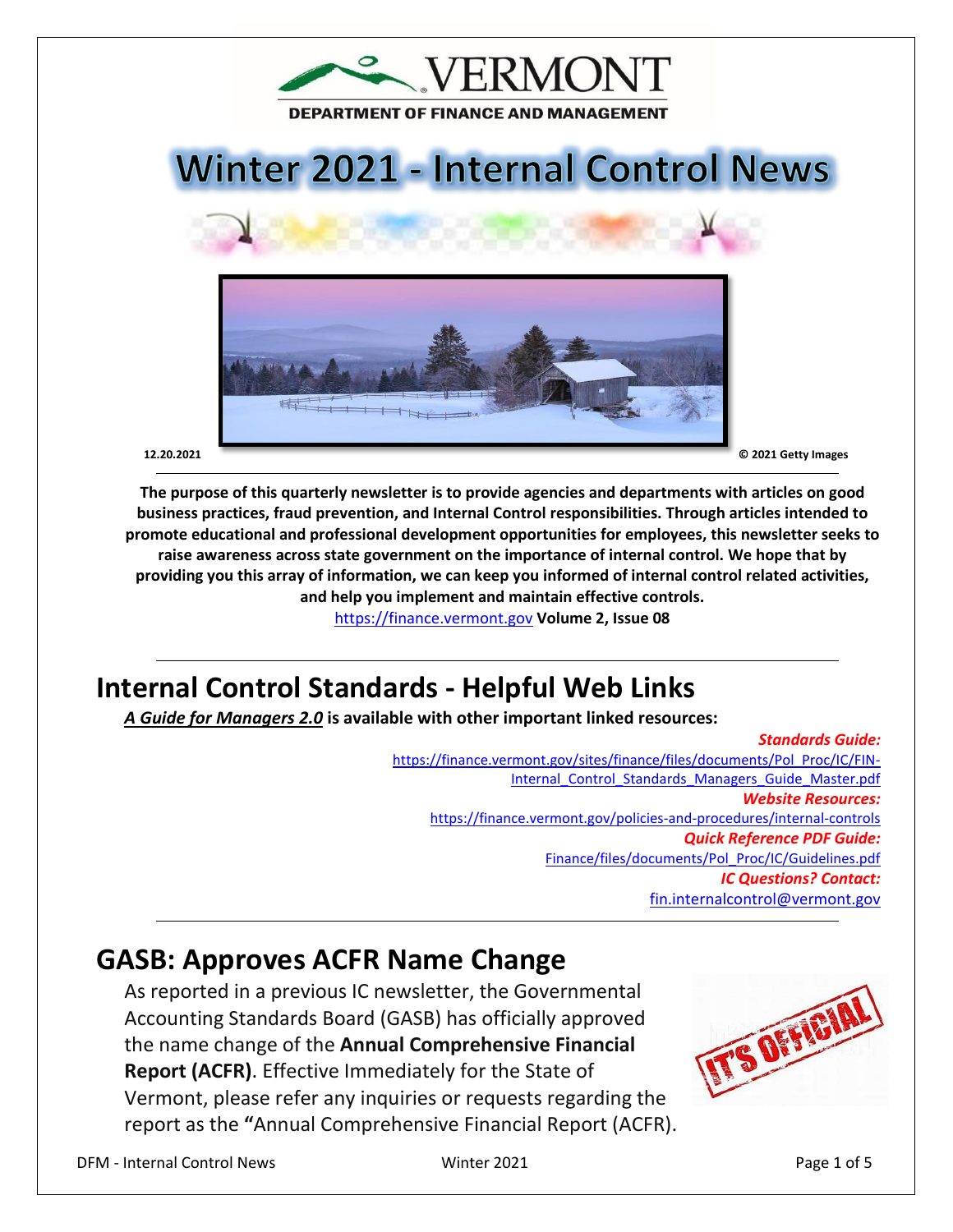

#### Attention VTHR Hiring Managers:

Please remember to update your HR Position Descriptions if responsibilities include ACFR references.

If you have any questions, please notify Mr. John Becker, CPA, CGFM, Director of Statewide Reporting @ [john.becker@vermont.gov.](mailto:John.Becker@vermont.gov)

**< - - - - Sample Report**

## **VISION: Accounts Payable Module (Important)**

DFM reminds you to please be aware of its latest *Accounts Payable Manual*. Remember to observe some of the "Risk Reductions" in processing the State's Accounts Payable in the VISION Accounting System. They include:

- *Unauthorized or Fraudulent purchases or payments.*
- *Using Unique Vendor Invoice to avoid duplicated payments, Changing payment terms, Late payments.*
- *Exact amount Paid (Billed). Selecting the C / P Year. Not the old prefix "PY" indicator on the Invoice line.*
- *Processing non-compliant ach or check payments.*

### **State of Vermont, Wins GFOA's Certificate of Achievement**

We are pleased to notify you that your annual comprehensive financial report for the fiscal year ended June 30, 2020, qualifies for *Government Finance Officers Association's Certificate of Achievement for Excellence in Financial Reporting*. The Certificate of Achievement is the highest form of recognition in governmental accounting and financial reporting, and its attainment represents a significant accomplishment by a government and its management. Congratulations!

- *Michele Mark Levine, Director, Technical Services GFOA*

*Congrats to DFM's Statewide Reporting Team! - John Becker, Director of Statewide Reporting*



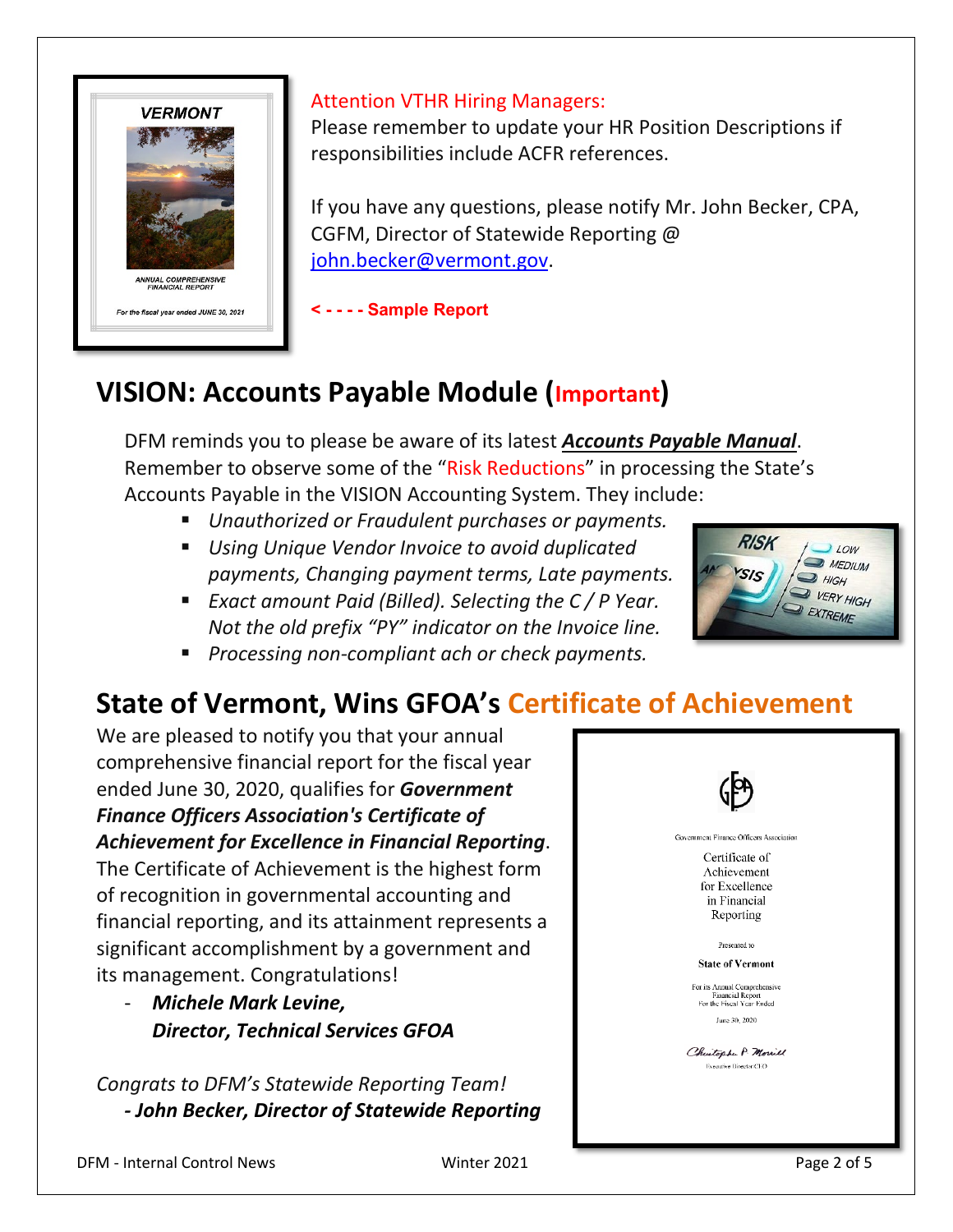### **DFM Staff Happenings:**

#### **New Hire:**

*Anna Reinold***, Executive Assistant,** Department of Finance & Management. Anna *began her work as an Executive Assistant with Finance & Management on October 11th. She brings to us substantial administrative and management experience from her work with the UVMMC medical group practice here in Montpelier, as well as several positions she held in her home state of Missouri. I'm delighted to have someone with her background, experience and energy working on our team. Please welcome Anna to the Department of Finance and Management.* 

- *Adam Greshin, Commissioner, Department of Finance and Management* 

### **Promotions:**

*Samantha Beaudoin***, VISION Financial Analyst III,** Department of Finance & Management. *Sam has been promoted to a VISION Financial Analyst III in the Accounting division of Financial Operations. Sam's two years of experience as a VISION Support Specialist on the VISION Helpdesk provides her with a great knowledge base for this new role. We are excited to have her continue working in Financial Operations in this new role.*

- *Ruthellen Doyon, Director of Statewide Accounting, DFM* 

*Peggy Brooks***, Assistant Director of Statewide Reporting,** Department of Finance & Management. *Peggy has been promoted to the Assistant Director of Statewide Reporting position. She has worked in our group as a Statewide Reporting Analyst II for over 12 years and has increasingly taken on more responsibility and complex accounting tasks. This is a well-deserved promotion, Congratulations Peggy!*

- *John Becker, Director of Statewide Reporting, DFM* 

### **Transfer:**

*Kimberly Baker***, VISION Support Specialist II,** Department of Finance & Management. *Kimberly joined the VISION Support Team on 12/6/2021. She brings with her a degree in Business Management along many years of financial, managerial, project, and customer service-related experience that will make her a valuable addition to the department. We are very excited to have Kimberly working in VISION Support within the Department of Finance and Management.*

- *Jamie Sheltra, VISION Support Manager, DFM* 

### **Departure:**

*Candace Elmquist, Sr. Budget & Management Analyst,* Candace has accepted the position of *Financial Director IV, at AHS - Central Office. Please join me in wishing* 

DFM - Internal Control News Winter 2021 Page 3 of 5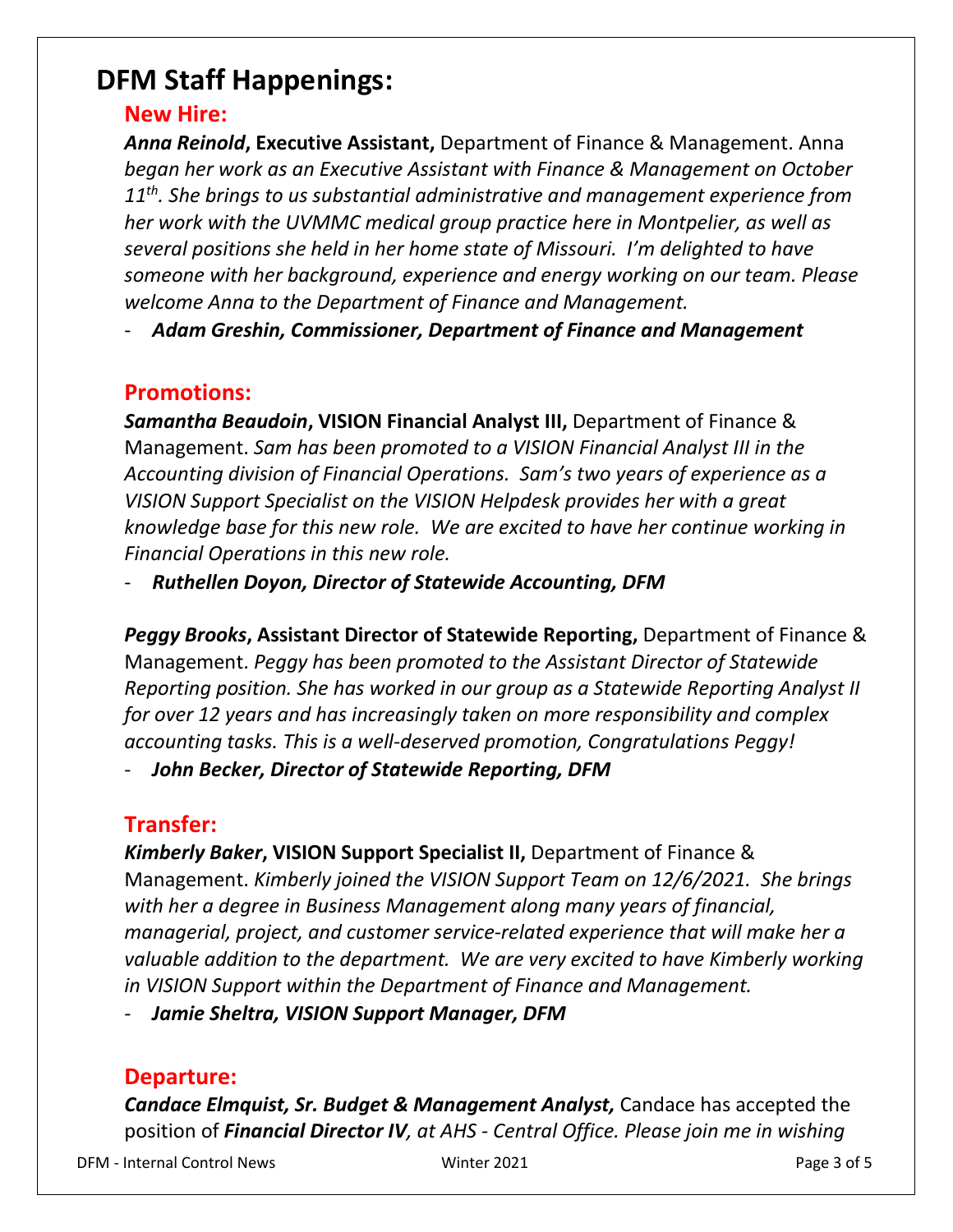*Candace, all the best in her new role. Candace has been a key member of the BudMan team since March 2018, during which time she has always been the first to volunteer for dangerous solo missions, including the allocations of Internal Service Funds, the file transfers between Vantage and VISION/VTHR, tracking and reporting the deployment of federal pandemic relief funds, and producing the 1,432-page Big Budget Book to accompany the Governor's Recommended Budget. Along with her diligence, dedication, and attention to detail, I will miss her sense of humor, and most of all, her willingness to help me find my own way around as a new leader of the team. We look forward to continuing to work with her at AHS.* 

- *Hardy Merrill, Director Budget & Management, DFM* 

### **Retirement / Promotion:**

**Ruthellen Doyon, Director of Statewide Accounting, Department of Finance &** Management. *After 28 ½ years of public service, Ruthellen will retire from state government at the end of December. It is difficult to overstate Ruthellen's contribution to Finance & Management and the State of Vermont. During her 25 years in Financial Operations and its BGS predecessor, including 15 years as Director of Statewide Accounting, Ruthellen has mentored dozens of employees, many of whom have gone on to play important roles in FinOps and other departments. Her fingerprints are on every budget proposed by the Governor and every budget signed by the Governor. She leaves a legacy of professionalism and service which has helped the state manage its financial affairs with confidence. Fortunately, Joe Harris will step into Ruthellen's job upon her departure. Joe brings 19 years of state government financial experience - as an accountant with VTrans, a financial director with the Agency of Administration, and a statewide reporting analyst in FinOps. His most recent position has been Assistant Director of Statewide Reporting, which has meant a lead role in compiling and publishing the state's Annual Comprehensive Financial Report. His deep experience in public accounting and reporting, and his high level of energy, will be important assets in his new position. Starting immediately, and through December 31, 2021, all communications, questions, and meeting requests that would normally be sent to Ruthellen Doyon should be sent to Joe Harris with a "CC" to Ruthellen.*

*Please join me in wishing Ruthellen Doyon a happy and healthy retirement, and welcoming Joe Harris as our new Director of Statewide Accounting.*

- *Adam Greshin, Commissioner, Department of Finance and Management* 

*Our Internal Control News* is published quarterly in the *Spring, Summer, Fall, and Winter* by The Department of Finance and Management (DFM). Please contact [fin.internalcontrol@vermont.gov](mailto:fin.internalcontrol@vermont.gov) with comments or future suggestions.

DFM - Internal Control News Winter 2021 Page 4 of 5